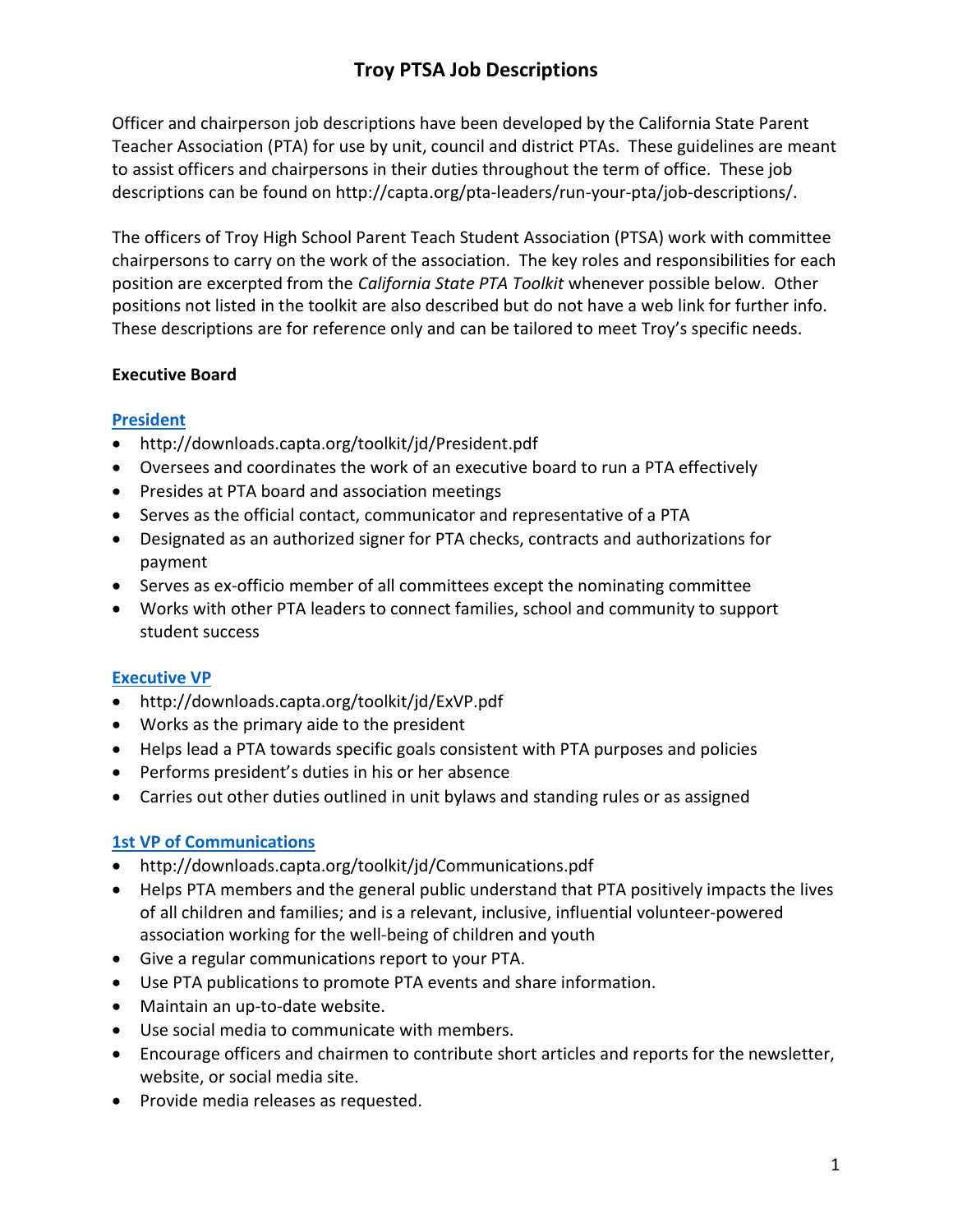### 2nd VP of Membership

- http://downloads.capta.org/toolkit/jd/MembershipChairmen-VP-Unit.pdf
- Responsible for creating and implementing a membership plan, promoting membership throughout the year, collecting dues, and distributing membership cards
- Give a regular membership report to your PTA.
- Maintain a list of members, updating as new members are enrolled. Provide copies to the unit president and secretary.
- Promote current member benefits to give added value to PTA membership.

### 3rd VP of Ways and Means

- http://downloads.capta.org/toolkit/jd/FundraisingChairman.pdf
- Works with a committee, appointed by the president, to plan and organize fundraising activities
- Focuses on raising the amount of funds needed to meet the unit's budget
- Presents reports on proposed fundraising activities at board and association meetings for approval

### Recording Secretary

- http://downloads.capta.org/toolkit/jd/Secretary.pdf
- Takes minutes at board and association meetings
- Co-signs formal papers with president
- Handles PTA correspondence as directed by the president
- Maintains and preserves PTA records and important documents to pass on at the end of the term

### **Treasurer**

- http://downloads.capta.org/toolkit/jd/Treasurer.pdf
- Maintains permanent records to track unit funds and financial transactions
- Chairs budget committee and prepares annual budget for adoption by the association
- Pays all PTA bills as authorized by board or association
- Prepares reports for every board and association meeting and an annual financial report
- Ensures taxes and reports required by PTA bylaws, insurance or federal and state governments are completed and submitted by the due dates

### Financial Secretary

- http://downloads.capta.org/toolkit/jd/FinancialSecretary.pdf
- Works closely with the treasurer and other financial officers in handling PTA funds
- Keeps a record of all PTA funds collected, deposited and disbursed
- Prepares monthly and annual financial reports

### Auditor

http://downloads.capta.org/toolkit/jd/Auditor.pdf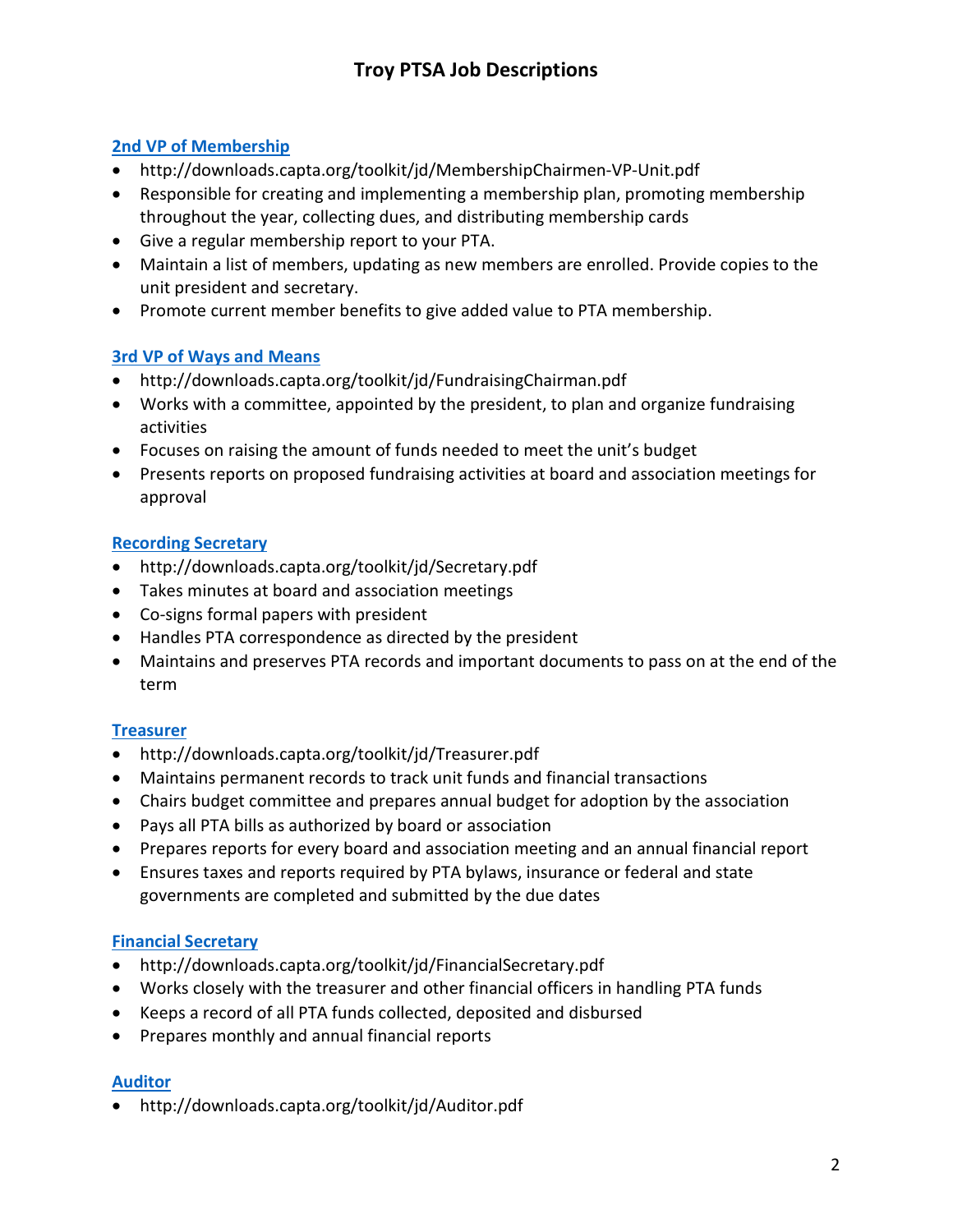- Audits the books and financial records of a PTA to determine their accuracy
- Presents written reports on audits to the board and the association for adoption
- Forwards copies of adopted audits to council/district PTA as indicated in unit bylaws

### **Historian**

- http://downloads.capta.org/toolkit/jd/Historian.pdf
- Captures, assembles and preserves record of activities and achievements of a PTA
- Collects volunteer hours for PTA meetings and events
- Completes and submits the PTA Unit-Annual Historian Report to council/district PTA
- Fills out Historian Summary Report and files copies as Historian records, like minutes are kept forever
- Copies for minutes, procedure book and, if applicable, president's memory book
- Displays or presents brief overview of PTA year at meeting near the end of the school year

### **Parliamentarian**

- http://downloads.capta.org/toolkit/jd/Parliamentarian.pdf
- Assists the president to manage meetings and advises on parliamentary procedure
- Chairs bylaws committee to review unit bylaws each year and revise bylaws every three years
- Arranges nominating committee's first meeting, providing information on nomination and election process

### Committee Chairpersons

### Fullerton Council Representative

- Serves as Troy High School PTSA representative at the Fullerton Council of PTAs
- Attends Council PTA monthly meetings and reports back key information to Troy PTSA
- Advocates for the interests of Troy High School at the Council level

### Volunteer Coordinator

- http://downloads.capta.org/toolkit/jd/VolunteerCoordinator.pdf
- Works with the PTA president, principal and teachers to coordinate volunteer assignments at the school to support student success
- Collaborates with other PTA board members, teachers and administrators to assess and identify how parents/guardians and community members can get more involved at school as volunteers
- Oversees volunteer recruitment, training and assignments
- Promotes PTA goals, membership and activities as a PTA committee chairman or officer

### Orientation Coordinator

 Works with Troy High School staff and Troy Support Organization during the summer to coordinate activities in preparation for the orientation week in August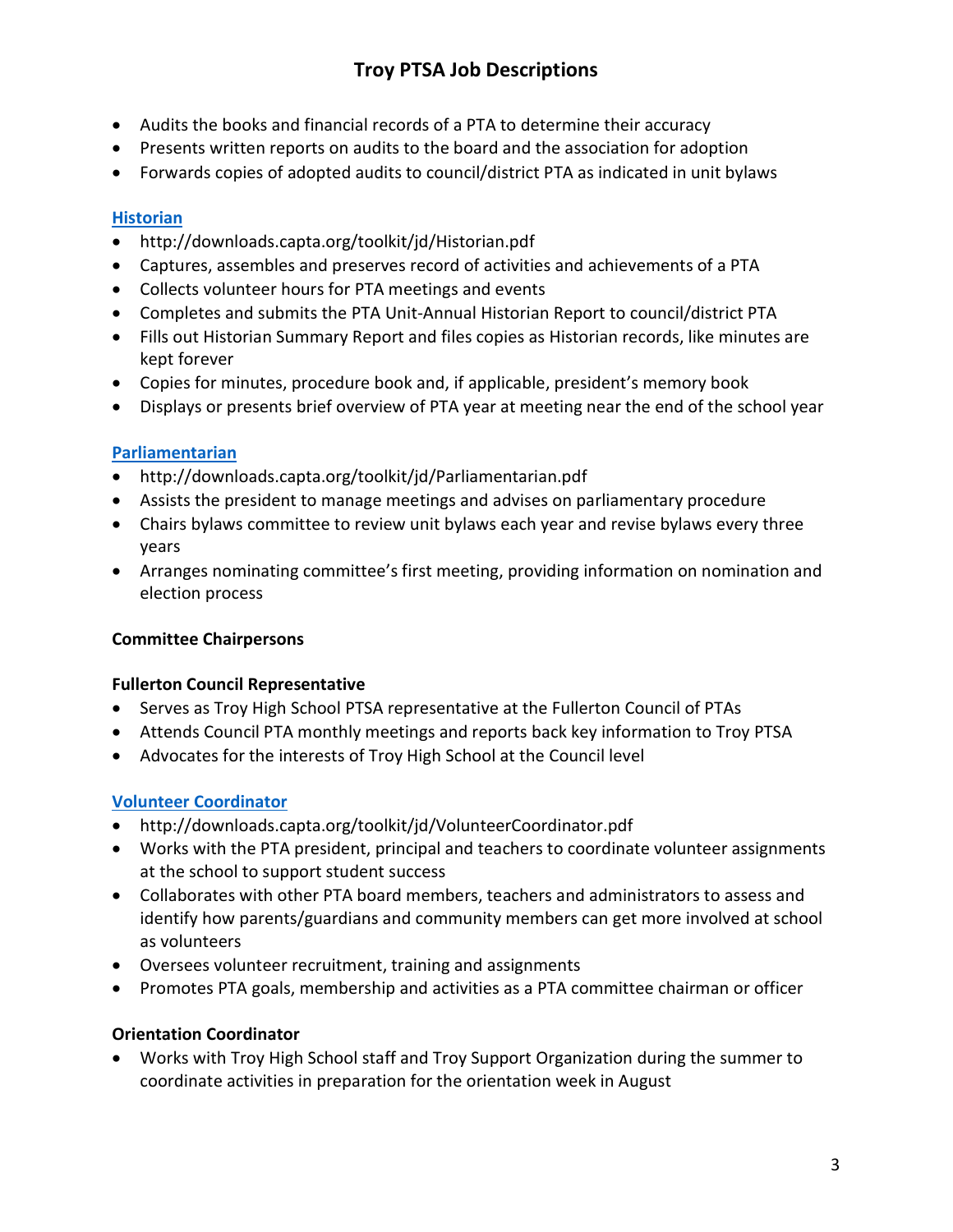Works with the volunteer coordinator to engage parents in helping out on orientation days and the first two weeks of school

#### Warrior Wear

- Coordinates the purchase, distribution, and inventory of Troy High School spirit wear
- Manages the Warrior Wear store on campus and online

#### **Hospitality**

- http://downloads.capta.org/toolkit/jd/Hospitality.pdf
- Acts as official host of a PTA in creating welcoming atmosphere at meetings and events
- Works with committee and other chairman to organize and set up refreshments, food, decorations, registration, greeters and baby-sitting for PTA meetings and events
- Maintains hospitality supplies and equipment and an updated inventory for them
- Presents hospitality budget for approval at executive board meeting at start of the PTA year and monitor authorized budget
- Reports on hospitality plans at board meetings for forthcoming PTA events

### PTA Reflections Art

- http://downloads.capta.org/toolkit/jd/ReflectionsProgram.pdf or http://toolkit.capta.org/job-descriptions/reflectionsprogram/
- Become familiar with the materials on the California State PTA website at capta.org, the National PTA website at pta.org and the Reflections Packet sent to presidents in the service mailing.
- Develop a Reflections Program planning calendar using council and district PTA due dates; identify key steps to meet the calendar due dates.
- Submit a Reflections Program budget to the budget committee for approval.
- Explain the Reflections Program to the principal and school staff; encourage their support and participation. Inform parents and community members. Share information about the Reflections Program at a PTA meeting, share examples of last year's entries and have current entry forms and rules available for distribution.
- Publicize the Reflections Program, theme and due dates in the school or PTA newsletter. The local newspaper or cable TV station also could be contacted for publicity.
- Select impartial, qualified judges. Inform judges of the criteria to be used in evaluating/judging Reflections Program entries. (Refer to the rules for each art category.) Remember to accept the judges' selections of winning entries.

### Honorary Service Award (HSA)

- http://toolkit.capta.org/job-descriptions/honorary-service-award/
- Study the various types of awards, the donation amounts and the criteria for selecting honorees for specific awards.
- Publicize to the membership that the HSA selection committee will be meeting, and ask for suggestions for honorees. (A flier may be distributed requesting names and information.)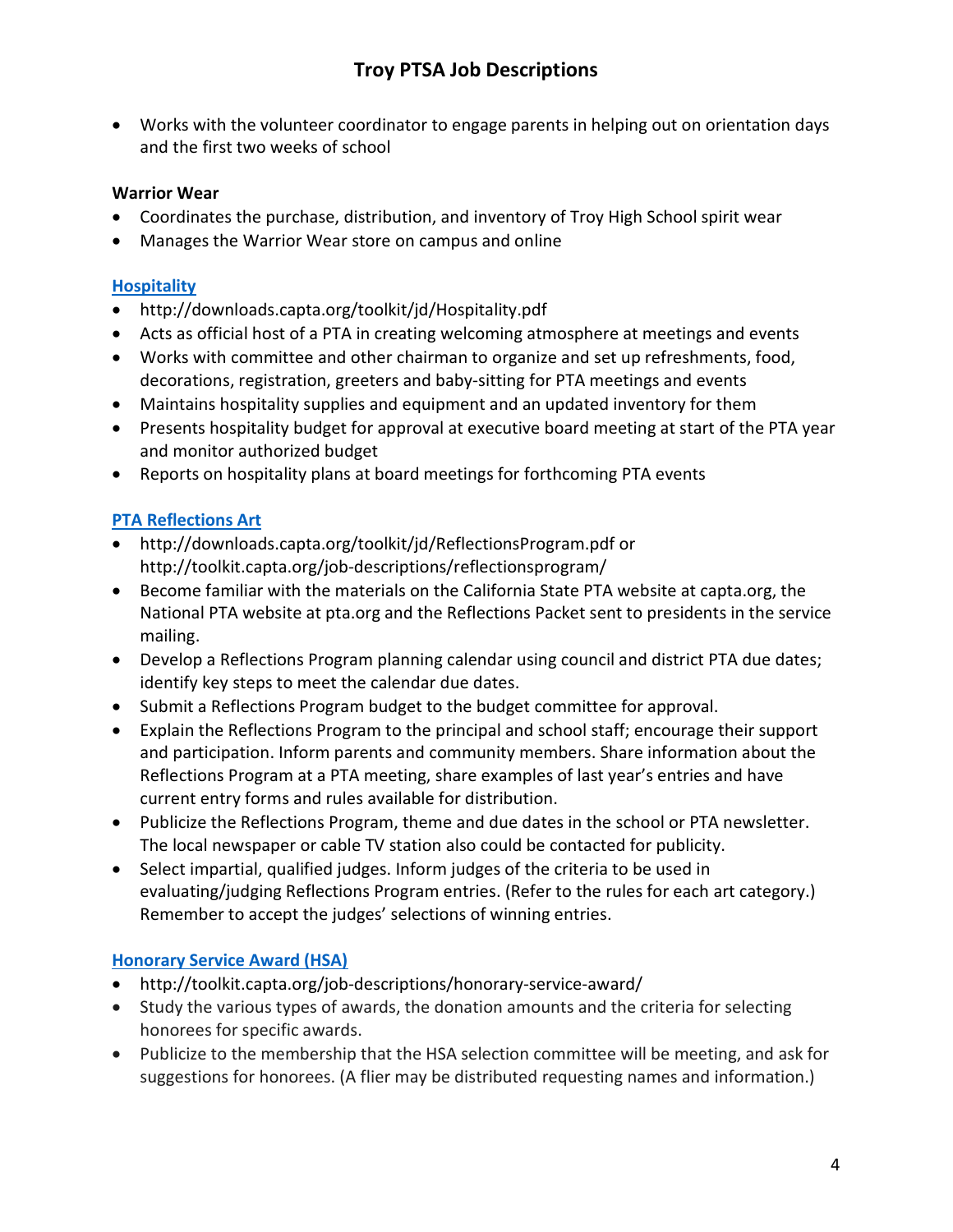- Meet for the specific purpose of selecting honorees. All proceedings must be kept confidential. Budget allocations must be observed.
- Order specific awards, using the order forms in the California State PTA Toolkit (Forms). Pins may be ordered at the same time. (Allow four to six weeks for delivery.)
- Arrange for presentation of awards at a meeting as determined by the executive board and the program committee (e.g., at a Founders Day program meeting or end-of-the-year luncheon).
- Devise an innovative way to present the award(s), using a poem, skit or other unique way to praise the honorees' accomplishments. Be sure to mention that the donation made to the California State PTA scholarship and grant program in each honoree's name assists in the education of other individuals.
- Arrange for families and friends of honorees to attend the presentation.
- Give a copy of the biographical presentation to each honoree. Assign a committee member to take pictures for the honoree. Retain copies of the pictures, programs and biographies.
- Write a summary of the event, and place it in the chairman's procedure book.
- Maintain accurate records of all awards in a permanent file.
- Purchases award plaque and summarizes the achievement of the teacher awarded.

#### Pathways to Hope

 Coordinates canned food drive and delivery of donated goods to Pathways of Hope before Christmas holiday

### Special Ed Liaison

Serves as the liaison for PTSA with Troy High School Special Ed

## Grad Night

- http://downloads.capta.org/toolkit/jd/GraduationPromNight.pdf
- The major responsibility of this committee is to provide a safe, healthy, legal and supervised recreational event for students in cooperation with the community.
- A secondary responsibility may be to raise necessary funds to host the event.

### Senior Reflections/Awards

 Coordinates the hospitality for graduating senior reflections/awards ceremony at the end of the school year

### PTSA Student Group

- http://downloads.capta.org/toolkit/jd/StudentInvolvementChairman.pdf
- Include adults and students on the Student Involvement Committee.
- Discuss student involvement with your PTA/PTSA executive board.
- Survey the school community to find out what types of activities would encourage student involvement.
- Develop a plan for student involvement. Set reasonable goals based on available resources and the desired outcome.